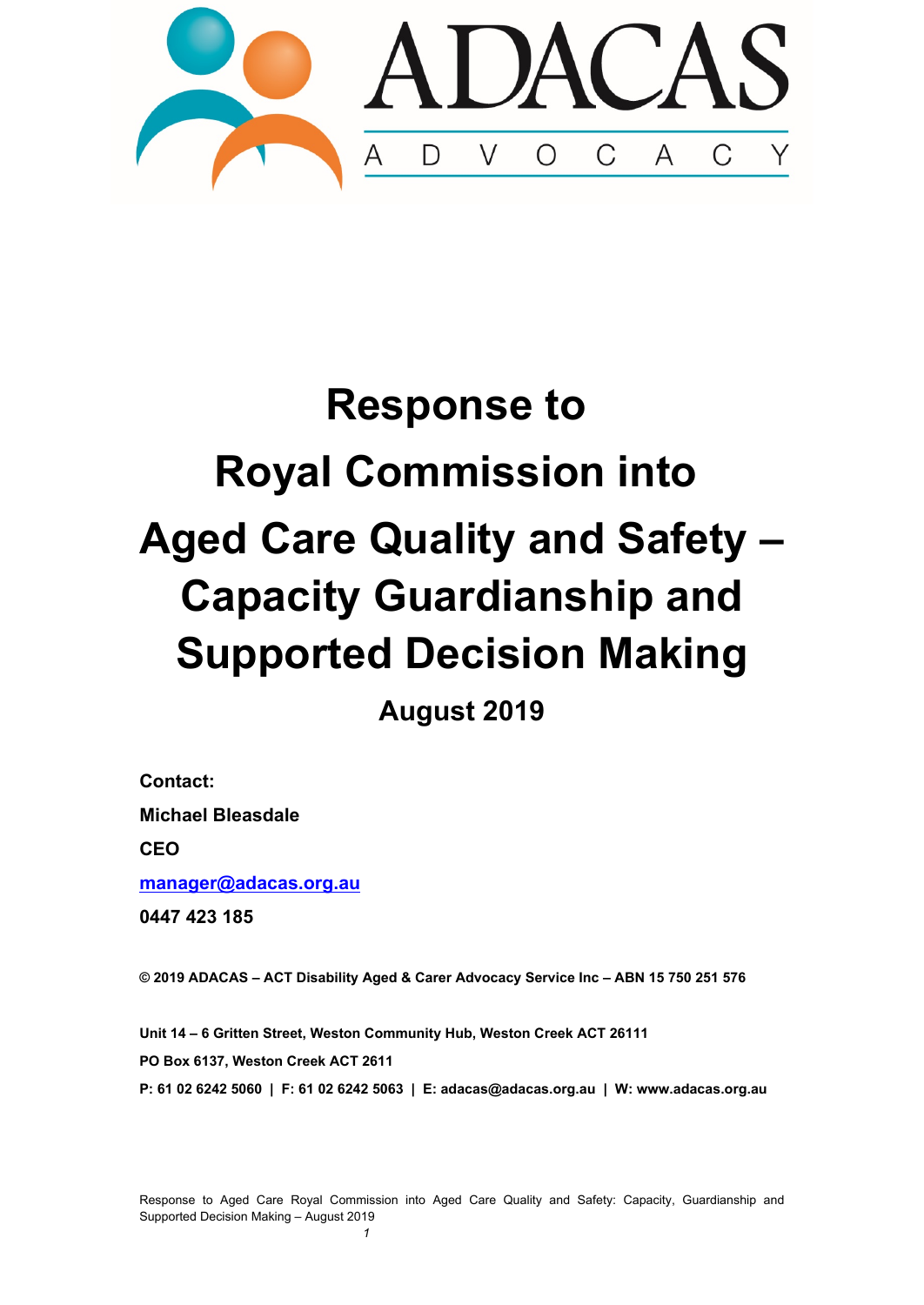This page is intentionally blank

Response to the Aged Care Royal Commission in Aged Care Quality and Safety: Capacity, Guardianship and Supported Decision Making – August 2019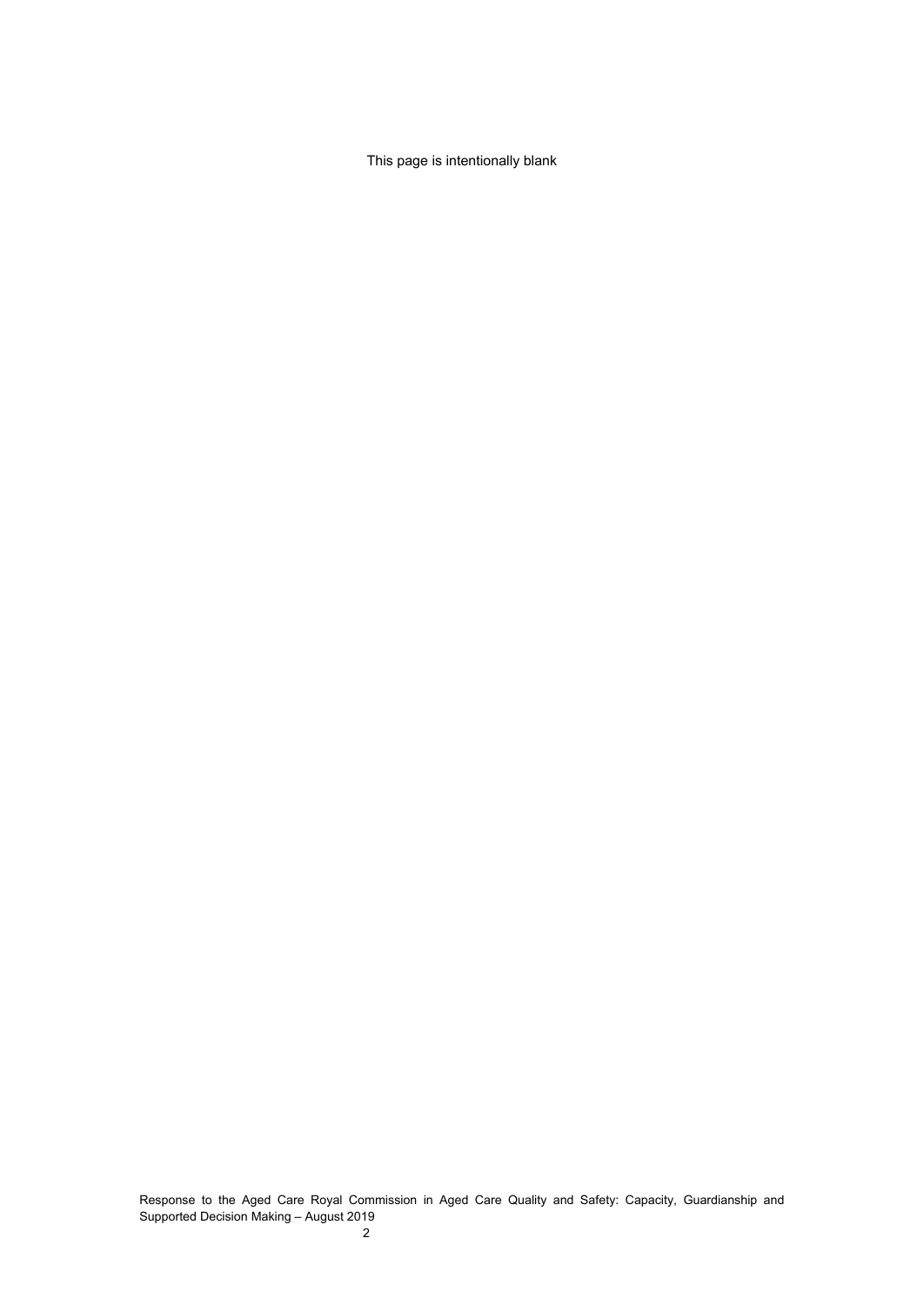#### **Table of Contents**

| 1.                             | <b>About ADACAS and OPAN</b>   | 4  |
|--------------------------------|--------------------------------|----|
| 2.                             | <b>Scope of the Submission</b> | 4  |
| 3.                             | <b>Issues of concern</b>       | 5  |
| 3.1. Capacity                  |                                | 5  |
| 3.2. Guardianship              |                                | 10 |
| 3.3. Supported Decision Making |                                | 11 |
| 4.                             | A way forward                  | 13 |
| 5.                             | <b>Recommendations</b>         | 14 |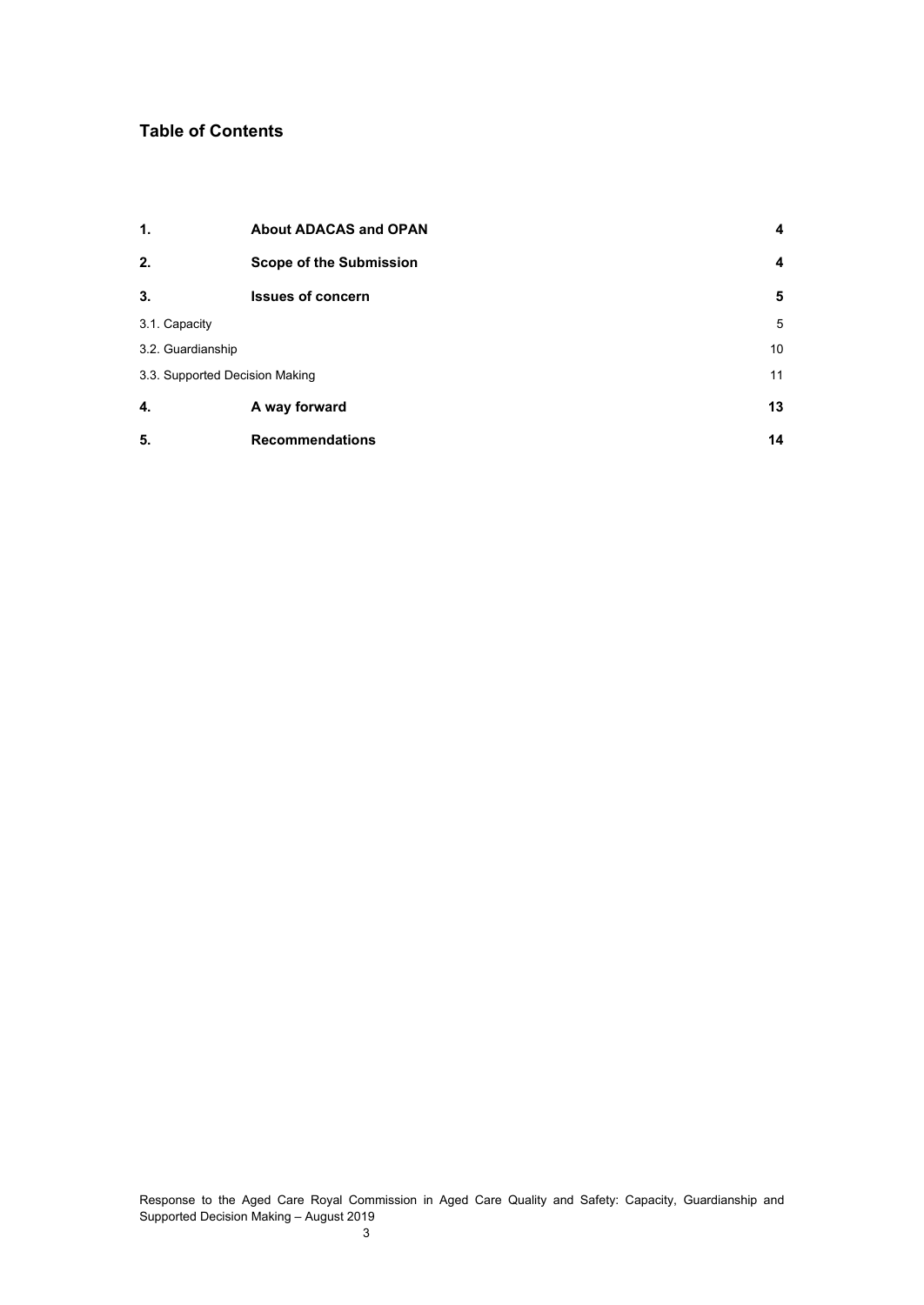# **1. About ADACAS and OPAN**

The ACT Disability Aged and Carer Advocacy Service (ADACAS) has been providing advocacy for and with people with disability, older people, people with mental health issues and carers for 28 years. We are based in Canberra, and work with clients in both the ACT and set zones in the Shoalhaven and Eurobodalla areas of NSW.

As an advocacy service, ADACAS is frequently working with people who are "falling through the cracks" in current service systems. ADACAS is funded by the Australian and ACT Governments to provide this advocacy support. In addition, we offer Support Coordination to a number of NDIS participants within the ACT, primarily people who have complex disability and/or health needs and whose life circumstances require specialised and expert management and linkage with customised services.

In addition, ADACAS has a respected research and projects capability which has for the past decade specialised in Supported Decision Making (SDM) and has received funding though ACT and Commonwealth grants. This work is recognised nationally and internationally.

ADACAS undertakes its advocacy work to older people in the ACT as one of the nine sub-contracted service delivery organisations (SDOs) that make up the Older Persons Advocacy Network (OPAN). OPAN's free services support older people and their representatives to address issues related to Commonwealth funded aged care services. OPAN is funded by the Australian Government to deliver the National Aged Care Advocacy Program (NACAP). OPAN provides a national voice for aged care advocacy and strives to promote excellence and national consistency in the delivery of advocacy services under the NACAP.

OPAN is always on the side of consumers. It is an independent body with no membership beyond the nine SDOs. This independence is a key strength both for individual advocacy and for our systemic advocacy.

# **2. Scope of the Submission**

This brief submission looks at issues of capacity as they relate to older people who, as they age, are frequently subjected to questions about their ongoing ability to make decisions and exercise choice over their own affairs. The submission will limit itself to the:

- concerns of older people about how their choices are denied, in many case by family, and often in an aged care or community setting,
- formal mechanisms that are in place to make substitute decisions for older people and how these can be abused, and
- increased focus upon supported decision making, as a viable alternative to assist older people to continue making decisions as they age.

The submission is informed in equal part by the advocacy that ADACAS delivers to older people in the ACT, and by the research and project work we have conducted and directed to the issue of capacity, substitute decision making (guardianship) and supported decision making over the past decade. Wherever possible the submission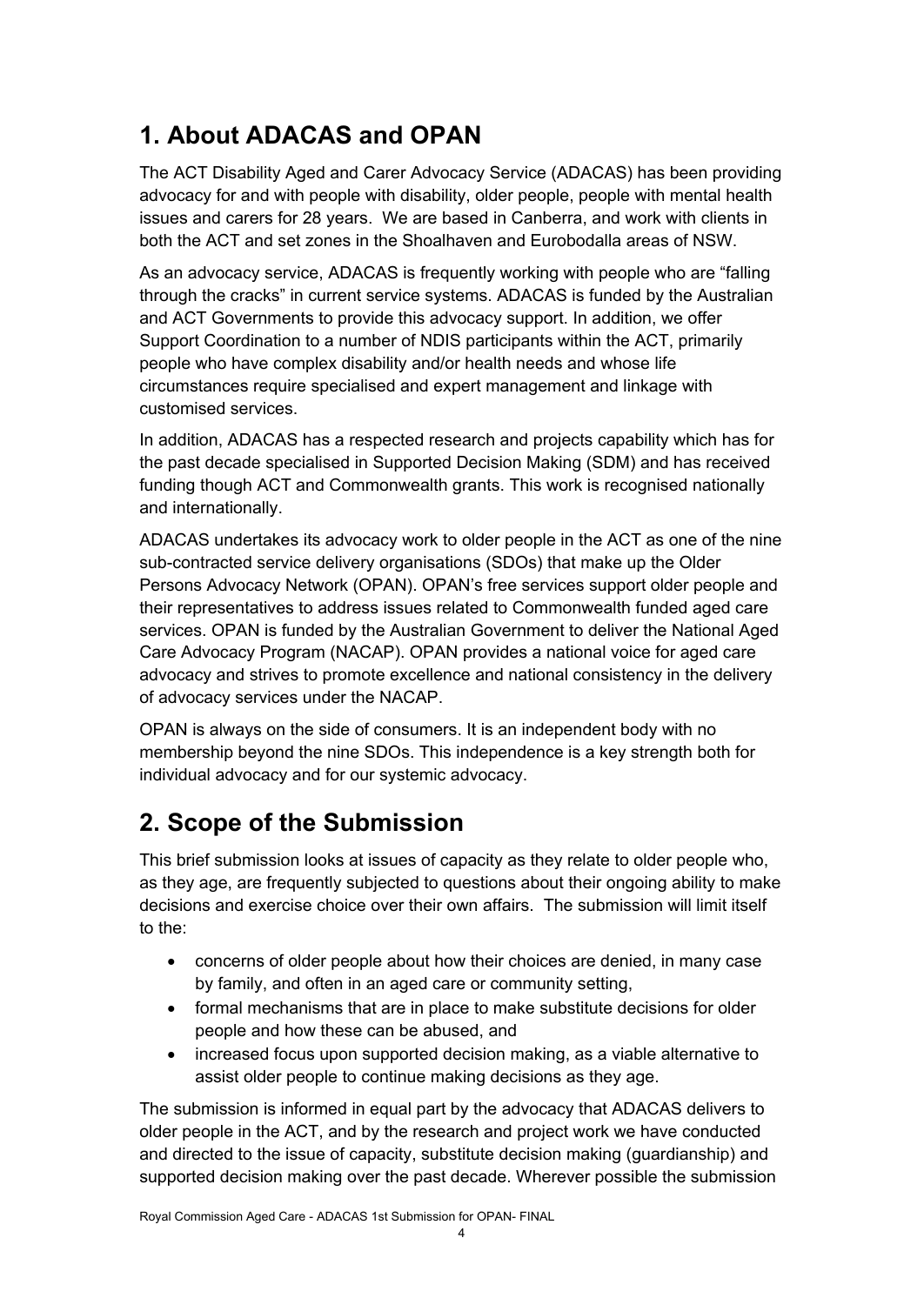aims to point out issues and solutions that have been identified through investigation and research, and which are illustrated by the instances of advocacy provided in our daily work.

### **3. Issues of concern**

#### **3.1. Capacity**

#### *Introduction*

The position of ADACAS and our partners at OPAN is that we start from an assumption that people have capacity to make decisions.<sup>1</sup> It is our contention that the opposite assumption about older people holds for many people in the community and generally in the delivery of aged care. This negative assumption is a particular representation of the stereotyping and discrimination that is associated with the phenomenon known as "ageism"<sup>2</sup>, whose constituent parts, prejudicial beliefs, discriminatory practices and institutional practices and policies<sup>3</sup> serve to perpetuate denial of choice and opportunity to older people. This can lead directly and indirectly to exclusion, negative experiences and/or various forms of abuse against older people.<sup>4</sup> The impact of ageism is an internalisation of individual lack of self-worth, less involvement and engagement in society, and an increased risk of abuse.<sup>5</sup>

Questions about agency and an individual's capacity to make decisions and the concomitant requirement to appoint appropriate people within the community to take decisions on their behalf, have been central to the provision of service responses to vulnerable people for centuries, leading directly to the development of guardianship legislation in Australia and around the world. <sup>6</sup> Older people are often assumed to be vulnerable solely due to age, even before there is consideration of individual circumstances and whether there are factors which might contribute to increased vulnerability.

People with disability achieved a major landmark in 2006 with the acknowledgement and protection of their human rights in the United Nations Convention on the Rights

<sup>1</sup> Gear, Craig 2019, Transcript of Proceedings, In the Matter of the Royal Commission into Aged Care Quality and Safety, 12 February 2019, Auscript Australasia Pty Ltd, available [online] [www.auscript.com.au](http://www.auscript.com.au)

<sup>2</sup> The Benevolent Society 2017, *The Drivers of Ageism: Foundational research to inform a national advocacy campaign tackling ageism and its impacts in Australia*, available [online], [https://d3n8a8pro7vhmx.cloudfront.net/benevolent/pages/393/attachments/original/1538977350/Ageism\\_Full\\_Report](https://d3n8a8pro7vhmx.cloudfront.net/benevolent/pages/393/attachments/original/1538977350/Ageism_Full_Report_Final.pdf?1538977350) [\\_Final.pdf?1538977350](https://d3n8a8pro7vhmx.cloudfront.net/benevolent/pages/393/attachments/original/1538977350/Ageism_Full_Report_Final.pdf?1538977350)

 $^3$  Ibid, p.15

<sup>4</sup> Australian Human Rights Commission (2013), *Fact or fiction? Stereotypes of older Australians Research Report, available [online] at* [https://www.humanrights.gov.au/our-work/age-discrimination/publications/fact-or-fiction](https://www.humanrights.gov.au/our-work/age-discrimination/publications/fact-or-fiction-stereotypes-older-australians-research)[stereotypes-older-australians-research,](https://www.humanrights.gov.au/our-work/age-discrimination/publications/fact-or-fiction-stereotypes-older-australians-research) accessed August 2019, page 13.

<sup>5</sup> Council of Attorneys-General 2019, *National Plan to Respond to the Abuse of Older Australians [Elder Abuse] 2019- 2023*, available [online]: [www.ag.gov.au/ElderAbuseNationalPlan](http://www.ag.gov.au/ElderAbuseNationalPlan)

<sup>6</sup> Australian Law Reform Commission (2014), 'Equality, Capacity and Disability in Commonwealth Laws (DP 81), 2. Conceptual Landscape—the Context for Reform Supported and substituted decision-making accessed from [https://www.alrc.gov.au/publications/2-conceptual-landscape—-context-reform/supported-and-substituted-decision](https://www.alrc.gov.au/publications/2-conceptual-landscape—-context-reform/supported-and-substituted-decision-making)[making](https://www.alrc.gov.au/publications/2-conceptual-landscape—-context-reform/supported-and-substituted-decision-making) on 26/8/19.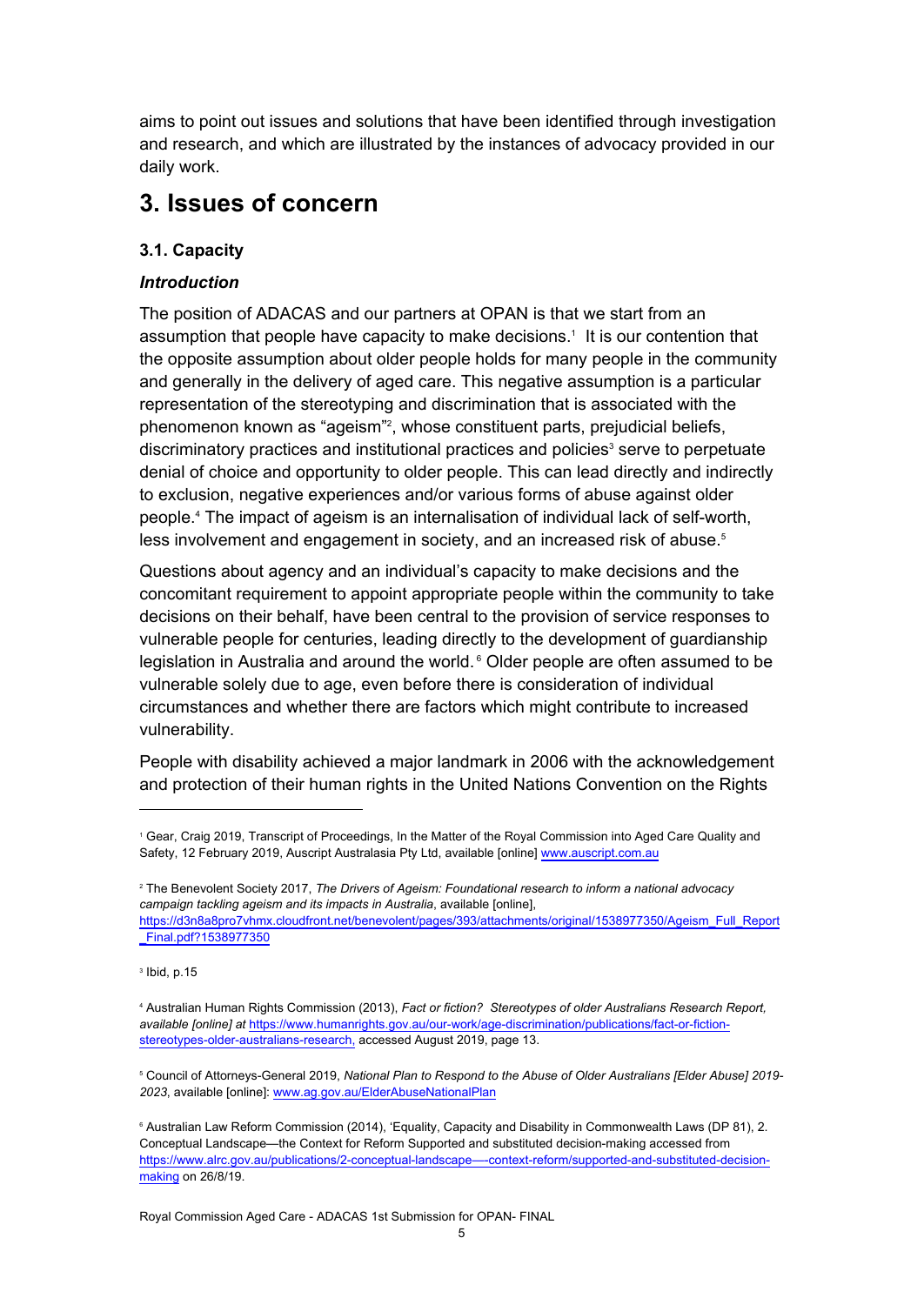of Persons with Disabilities (CRPD) <sup>7</sup> in which Article 12 *Equal recognition before the law*, includes the clause that *States Parties shall recognize that persons with disabilities enjoy legal capacity on an equal basis with others in all aspects of life.<sup>8</sup>* The CRPD does not afford additional rights to people with disability, but rather affirms existing human rights to which everyone is entitled (regardless of age or disability). The CRPD informs the direction of Australia's policies regarding people with disability, including the development of the National Disability Strategy.<sup>9</sup> Whilst an equivalent convention affirming the rights of older people continues to be in development, the rights enshrined within the CRPD must be respected and applied to older people and indeed across the population as a whole. In Australia, as much as the focus on people with disability is now upon the primacy of their agency in determining positive outcomes, the same cannot be said about our approach to our older population and those in aged care.

#### *Prejudicial Attitudes*

Assumptions about the capacity of people who are identified as having disability have, due to the focus of the CRPD, been challenged from that of an inability and thus a denial of right to make decisions, to one of a requirement by society to address the function of making decisions and supporting that function for these individuals. This same focus has not been applied to older people in general, and not just specifically to people with dementia. It is widely assumed that the decline in functions that can attend ageing, particularly at the latter stages of life, will necessarily lead to a decline in the ability to make or participate in decisions. This assumption fails to acknowledge the process by which individuals, including older people, will involve trusted others to assist and support them in reaching decisions that affect their lives, as well as the lifelong experience they have had in making decisions.

Research has been focused in recent years upon the growing prevalence of dementia amongst our ageing population. It concludes that attitudes toward this condition need to change, both in the community and in aged care, in order for us to sustain and maintain in wellness, people with dementia in a range of accommodation settings. The work of the Cognitive Decline Partnership Centre<sup>10</sup> considered the issues of rights and principles particularly in relation to persons with dementia. Challenges to the prevalence of substitute decision-making for people with dementia, and to the absence of choice-making options, are based not only on the affirmation of the right to self-determination but on the importance that retaining this function has to a person's sense of self, which is integral to their overall wellbeing.<sup>11</sup>

7 United Nations 2016, *Convention on the Rights of Persons with Disabilities (CRPD)*, available [online] <https://www.un.org/development/desa/disabilities/convention-on-the-rights-of-persons-with-disabilities.html>

8 Ibid, [https://www.un.org/development/desa/disabilities/convention-on-the-rights-of-persons-with-disabilities/article-](https://www.un.org/development/desa/disabilities/convention-on-the-rights-of-persons-with-disabilities/article-12-equal-recognition-before-the-law.html)[12-equal-recognition-before-the-law.html](https://www.un.org/development/desa/disabilities/convention-on-the-rights-of-persons-with-disabilities/article-12-equal-recognition-before-the-law.html)

9 Department of Social Services (DSS) 2010, *National Disability Strategy 2010-2020*, available [online]: [https://www.dss.gov.au/our-responsibilities/disability-and-carers/publications-articles/policy-research/national](https://www.dss.gov.au/our-responsibilities/disability-and-carers/publications-articles/policy-research/national-disability-strategy-2010-2020)[disability-strategy-2010-2020](https://www.dss.gov.au/our-responsibilities/disability-and-carers/publications-articles/policy-research/national-disability-strategy-2010-2020)

<sup>10</sup> Sinclair, C**.,** Field, **S.,** Blake, M. (2018). Supported decision-making in aged care: A policy development guideline for aged care providers in Australia. Sydney: HammondCare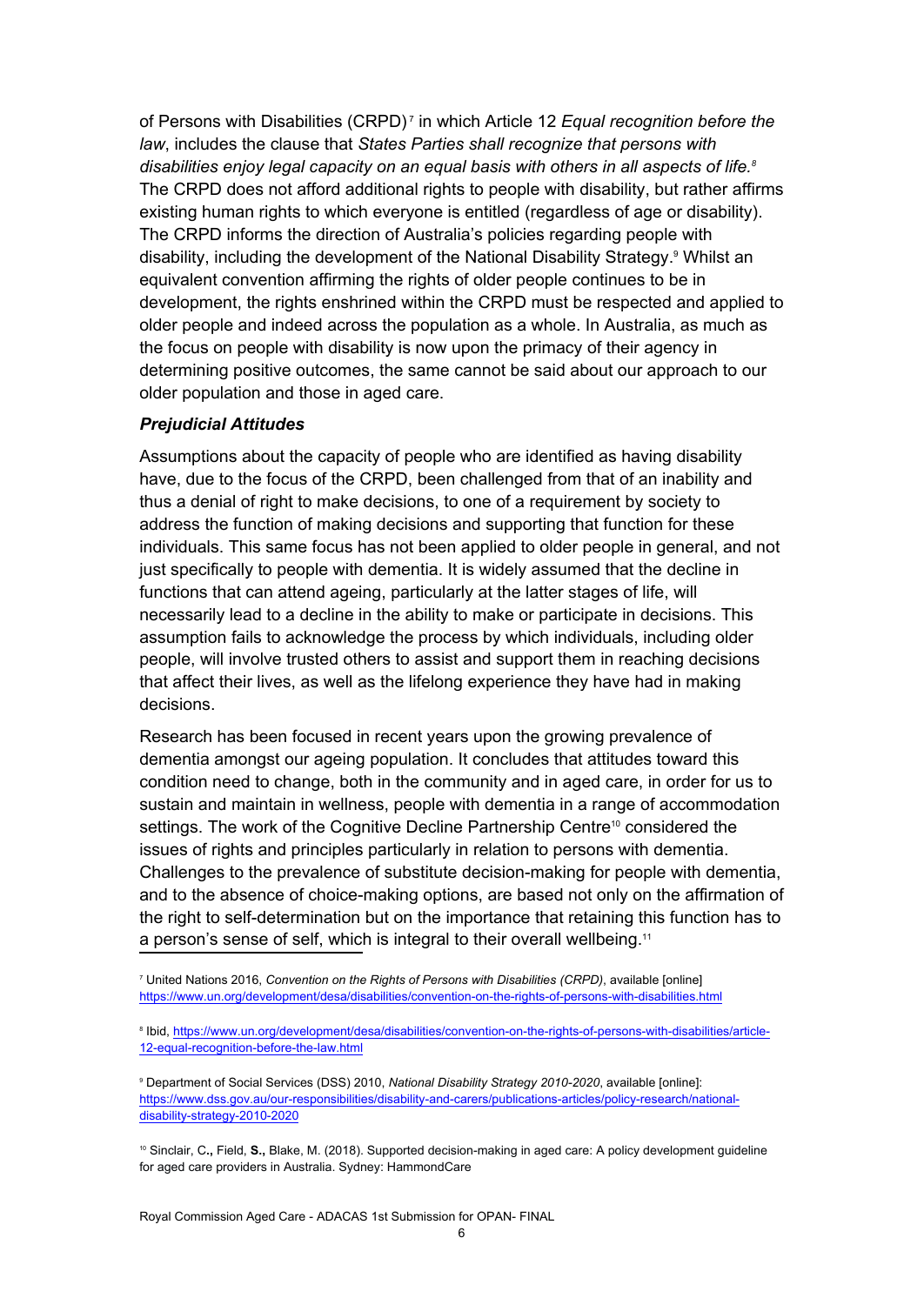#### *Financial Abuse*

Financial abuse of older people by their family members forms a significant number of the matters that ADACAS deals with in its advocacy. This often involves some form of control or coercion of finances and/or assets by the younger family member over the older person. In some cases, this can be a prelude to, or in parallel with, physical and other forms of abuse. It is not currently controversial that so many older people confer Enduring Power of Attorney (EPOA) to their adult children, in the event that they become unable to make important financial decisions (such as realising the value on their homes to afford the fee to enter a residential aged care facility [RACF]). The Law Society of ACT strongly recommends that "everyone should have an Enduring Power of Attorney"<sup>12</sup>, but if this is to act as a genuine safeguard, additional controls need to be in place to guide and monitor the behaviour of those who operate EPOAs. One of the short to medium term strategies of the *National Plan to respond to the Abuse of Older Australians [Elder Abuse]* is to "investigate the feasibility of developing a national online register of enduring powers of attorney".<sup>13</sup> Our advocacy to older people who report abuse is significantly related to financial abuse, which is often perpetrated by the family member(s) who has the EPOA.

Whilst the appointment of an Enduring Power of Attorney (EPOA) can be a safeguard if the appointed person fulfils their duties in upholding the rights of the older person, it can also, if misused, have the effect of denying the right to make decisions and choices by older people, and at other times be used as an instrument to facilitate financial abuse.

*Tom has been living alone in his own home for many years since he was widowed. He manages personal care tasks and receives assistance from neighbours, friends and some paid supports to complete domestic and some community access tasks. He appointed his daughter EPOA some time ago and she is now living interstate with her partner. They visit after Tom has a fall and is admitted to hospital. They describe Tom's declining memory and suggest he no longer has capacity to make decisions that keep him safe including where he lives. The hospital recognises the concerns and arranges a respite stay in a residential aged care facility for Tom to allow time for improvement in his mobility. During this stay his daughter and son-in*law leave but change the locks on the property to deny access to friends and *neighbours who have had keys to offer support to Tom. They commence proceedings for sale of the house using their EPOA.*

Advocacy is often provided to assist an older person who has been admitted to aged care against their will, and in many cases this also requires work to stall the sale of property so that they have a home to return to.

<sup>11</sup> Cognitive Decline Partnership Centre 2018, *Supported Decision-Making in Aged Care: A Policy Development Guidelines for Aged Care Providers in Australia*, [https://cdpc.sydney.edu.au/wp-content/uploads/2019/06/SDM-](https://cdpc.sydney.edu.au/wp-content/uploads/2019/06/SDM-Policy-Guidelines.pdf)[Policy-Guidelines.pdf](https://cdpc.sydney.edu.au/wp-content/uploads/2019/06/SDM-Policy-Guidelines.pdf)

<sup>12</sup> Law Society of ACT:<https://www.actlawsociety.asn.au/public-information/making-an-enduring-power-of-attorney>

<sup>&</sup>lt;sup>13</sup> Council of Attorneys-General 2019, *National Plan to Respond to the Abuse of Older Australians [Elder Abuse] 2019-2023*, available [online]: [www.ag.gov.au/ElderAbuseNationalPlan](http://www.ag.gov.au/ElderAbuseNationalPlan)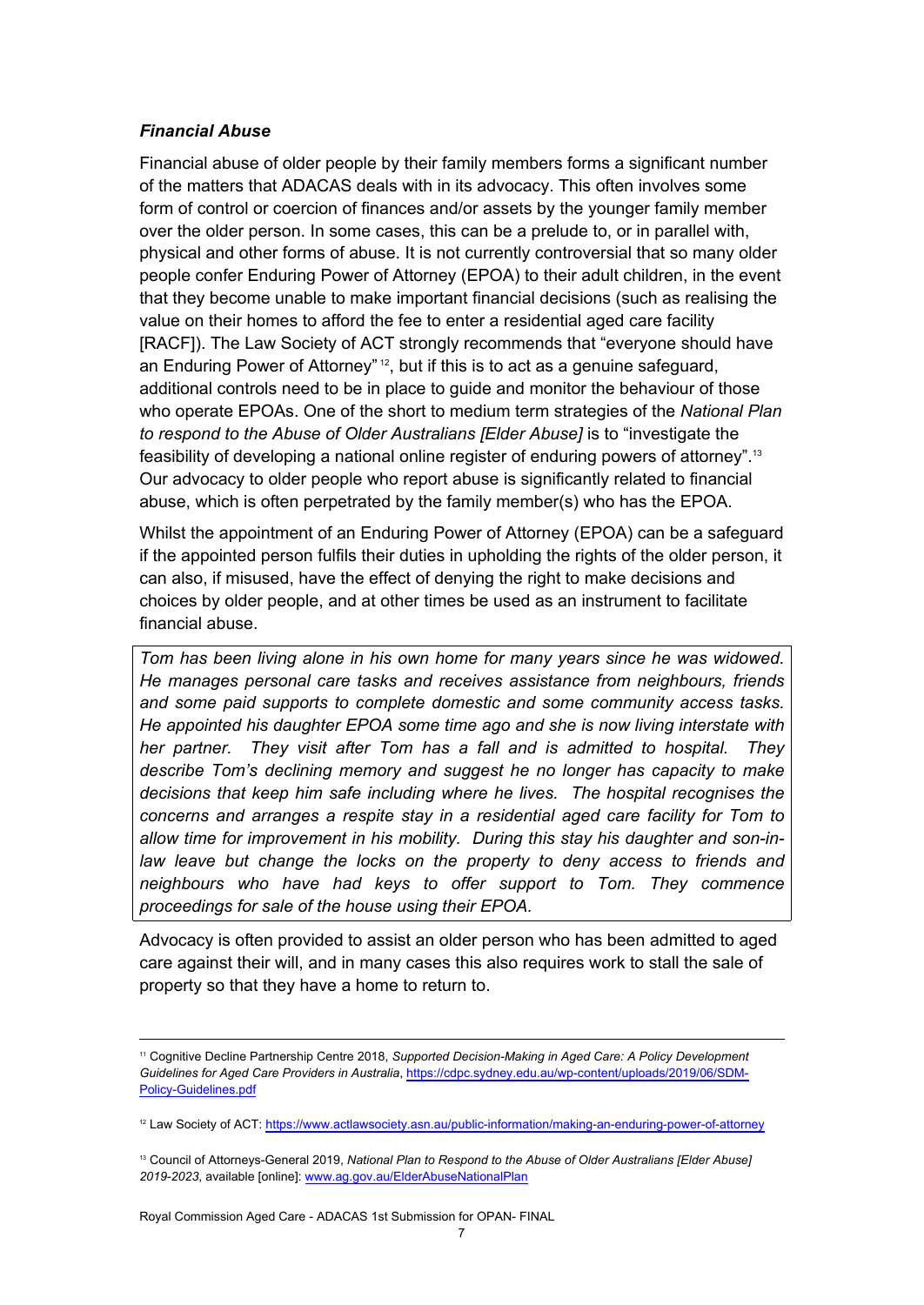#### *Discriminatory Practices*

Age related discrimination (when someone is treated less favourably due to their age14), can be a common experience of older people, in workplace settings (both recruitment and in the workplace), in retail settings and also in healthcare.15 Whilst such discrimination is illegal, it can be challenging for individuals to prove that discrimination has occurred, and to counter it.16 Older people report that workplace discrimination is a significant barrier to employment.<sup>17</sup> It is incumbent on government and the community to partner and provide leadership around challenging ageism, such that discrimination is being identified, challenged and changed at all levels: systemic, organisational and individual.<sup>18</sup>

Ageism and discriminatory attitudes can also be found in patronising and/or offensive and/or infantilising language: "the oldies", "honey", "pet", "old dear", "grumpy old man" etc or through language choices in policy/political concepts which characterise the level of funding needed by older Australians as creating a "burden".19 Whilst such language is sometimes discounted as trivial, or dismissed as having been said as part of a joke, the attitudes highlighted in such statements expose underlying beliefs and attitudes which are having a pervasive impact in other settings.<sup>20</sup> Capacity, or its diminution, is present in all of the stereotypes which result in discrimination against older people.

Discriminatory practices, based on assumptions of (in)capacity, are prevalent in many community institutions, including financial institutions where there is increasing pressure to safeguard the funds of vulnerable clients, which at times results in judgements being made about the capacity of these clients to make decisions about their finances. This is beginning to be addressed by some through training and the

<sup>16</sup> Australian Human Rights Commission (2016) *Willing to Work: National Inquiry into Employment Discrimination Against Older Australians and Australians with a Disability*, accessed online via: [https://www.humanrights.gov.au/our](https://www.humanrights.gov.au/our-work/disability-rights/publications/willing-work-national-inquiry-employment-discrimination)[work/disability-rights/publications/willing-work-national-inquiry-employment-discrimination](https://www.humanrights.gov.au/our-work/disability-rights/publications/willing-work-national-inquiry-employment-discrimination) in August 2019, page 35.

<sup>17</sup> Australian Human Rights Commission (2016) *Willing to Work: National Inquiry into Employment Discrimination Against Older Australians and Australians with a Disability*, accessed online via: [https://www.humanrights.gov.au/our](https://www.humanrights.gov.au/our-work/disability-rights/publications/willing-work-national-inquiry-employment-discrimination)[work/disability-rights/publications/willing-work-national-inquiry-employment-discrimination](https://www.humanrights.gov.au/our-work/disability-rights/publications/willing-work-national-inquiry-employment-discrimination) in August 2019.

<sup>14</sup> Australian Human Rights Commission website (2019) *Age Discrimination* accessed online via: <https://www.humanrights.gov.au/our-work/employers/age-discrimination> in August 2019

<sup>15</sup> Australian Human Rights Commission, *Australian Human Rights Commission 2017-2018 Complaint Statistics*, accessed online via: [https://www.humanrights.gov.au/sites/default/files/AHRC\\_Complaints\\_AR\\_Stats\\_Tables\\_2017-](https://www.humanrights.gov.au/sites/default/files/AHRC_Complaints_AR_Stats_Tables_2017-18.pdf) [18.pdf](https://www.humanrights.gov.au/sites/default/files/AHRC_Complaints_AR_Stats_Tables_2017-18.pdf) in August 2019.

<sup>18</sup> Australian Human Rights Commission (2012): *Working past our 60s: Reforming Laws and Policies for the Older Worker*, accessed online via:

[https://www.humanrights.gov.au/sites/default/files/content/age/publications/Working\\_past\\_our\\_60s\\_2012.pdf](https://www.humanrights.gov.au/sites/default/files/content/age/publications/Working_past_our_60s_2012.pdf) in August 2019.

<sup>19</sup> The Benevolent Society (2017), *The drivers of ageism report*, accessed online via: [https://d3n8a8pro7vhmx.cloudfront.net/benevolent/pages/393/attachments/original/1538977350/Ageism\\_Full\\_Report](https://d3n8a8pro7vhmx.cloudfront.net/benevolent/pages/393/attachments/original/1538977350/Ageism_Full_Report_Final.pdf?1538977350) [\\_Final.pdf?1538977350](https://d3n8a8pro7vhmx.cloudfront.net/benevolent/pages/393/attachments/original/1538977350/Ageism_Full_Report_Final.pdf?1538977350) in August 2019, page 43.

<sup>20</sup> The Benevolent Society (2017), *The drivers of ageism report*, accessed online via: [https://d3n8a8pro7vhmx.cloudfront.net/benevolent/pages/393/attachments/original/1538977350/Ageism\\_Full\\_Report](https://d3n8a8pro7vhmx.cloudfront.net/benevolent/pages/393/attachments/original/1538977350/Ageism_Full_Report_Final.pdf?1538977350) [\\_Final.pdf?1538977350](https://d3n8a8pro7vhmx.cloudfront.net/benevolent/pages/393/attachments/original/1538977350/Ageism_Full_Report_Final.pdf?1538977350) in August 2019, page 42.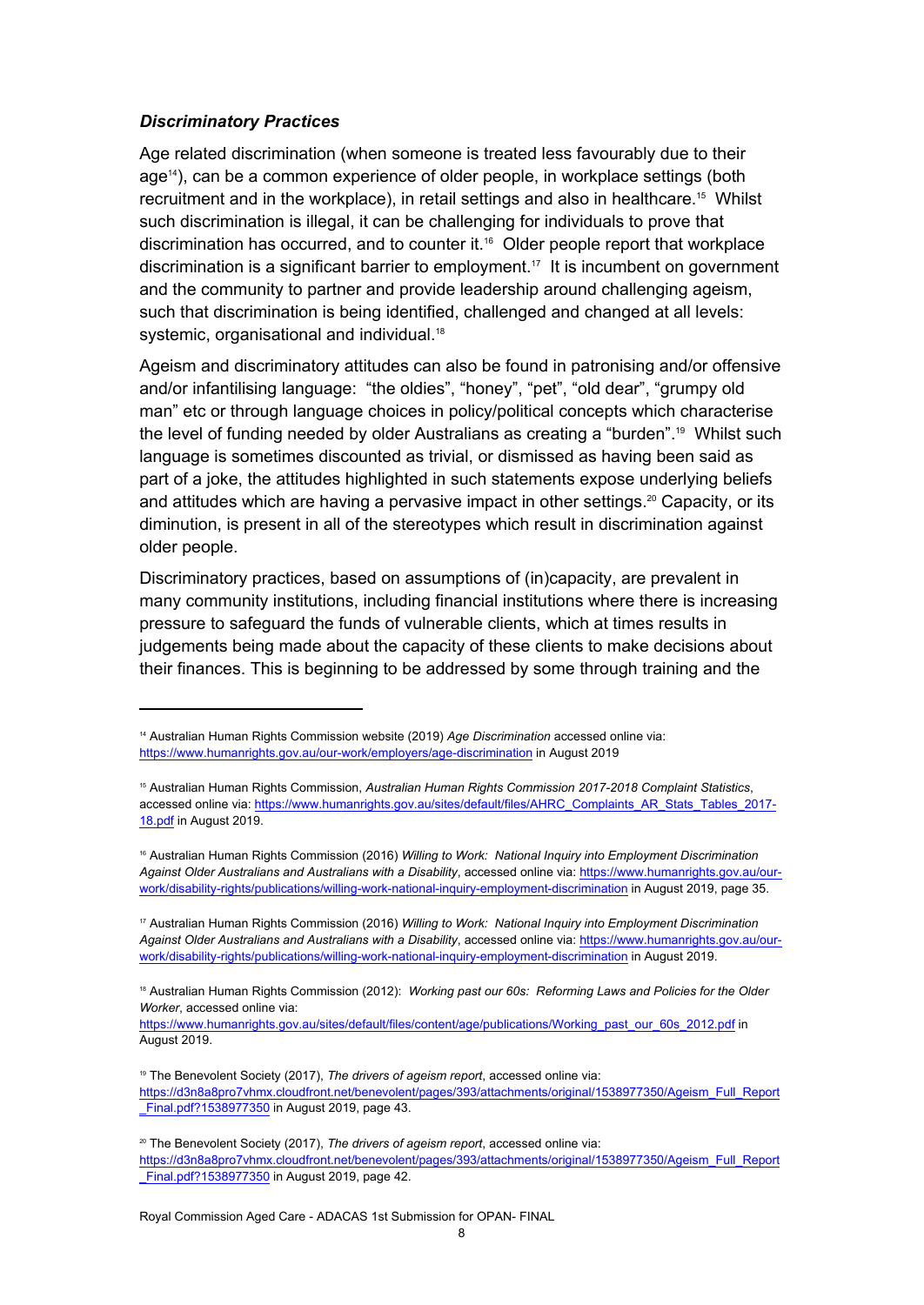design of facilities which actively encourage older people to transact at local branches.<sup>21</sup>

#### *Institutional Practices and Policies*

The institutionalisation of discriminatory practices in relation to capacity is evident in the practices of assessment of capacity, which occur to some extent within financial institutions but is very common in the healthcare system. Capacity assessments are routinely performed when assessing people for eligibility for a range of governmentfunded programs, and in healthcare settings, when determining what medical and/or rehabilitation procedures may be required. A person's capacity to make decisions is commonly questioned when there are treatment options to be made and the person is acutely unwell. In addition to treatment, the issue of capacity comes up when considering discharge from hospital and can lead to premature placement in RACFs without adequately exploring other alternatives to assist people to remain at home.

The denial of choice and agency to residents within RACFs, which occurs frequently and is most often attributed to lack of staff, poor staff attitude and a lack of training, is a systemic expression of direct and indirect discrimination of older people. Aged care providers and staff representative bodies blame inadequate funding and/or management decisions for the abuse and neglect reported in RACFs such as the use of illegal restraints, both chemical and physical.22 The law demands that a client consent to restraint and this is most often given by a substitute decision-maker. This situation provides little incentive for questioning the current practice of assessing people as lacking capacity and seeking instead to facilitate supported decisionmaking. If illegal restraints are being deployed to cope with the lack of staffing, then there appears little scope for introducing more robust processes of seeking decisions that genuinely assert the will and preference of the resident. This points to a need to focus on this as a requirement within the application of new Aged Care Standards.

The Royal Commission should consider how facilities could facilitate best practice in SDM before finalising any recommendations on staffing and funding levels. These considerations must include the need for staff to have adequate time to support decisions when this assistance is wanted or needed (acknowledging that it is a right if people have a disability, for people to have access to this support).

The practice of most RACFs (in the ACT at least) to demand all residents have an Enduring Power of Attorney (EPOA) as a requirement of admission, whilst regarded as a sensible safeguard, can also be viewed as an expression of discrimination. It assumes that all will lack the capacity to determine their own wellbeing at some point in the future. The impact on some residents of having an EPOA is that family members, rather than residents themselves, are consulted on matters that are intensely personal, including placing restrictions on personal contact and relationships which are clearly in breach of individual human rights. And there is little

<sup>&</sup>lt;sup>21</sup> See for example Beyond Bank [https://www.beyondbank.com.au/your-community/support/aged-care/dementia](https://www.beyondbank.com.au/your-community/support/aged-care/dementia-australia.html)[australia.html](https://www.beyondbank.com.au/your-community/support/aged-care/dementia-australia.html)

 $22$  The Canberra Times, 21 August 2019, New rules on physical restraint in aged care could backfire, inquiry told, [https://www.canberratimes.com.au/story/6337551/new-rules-on-physical-restraint-in-aged-care-could-backfire](https://www.canberratimes.com.au/story/6337551/new-rules-on-physical-restraint-in-aged-care-could-backfire-inquiry-told/)[inquiry-told/](https://www.canberratimes.com.au/story/6337551/new-rules-on-physical-restraint-in-aged-care-could-backfire-inquiry-told/)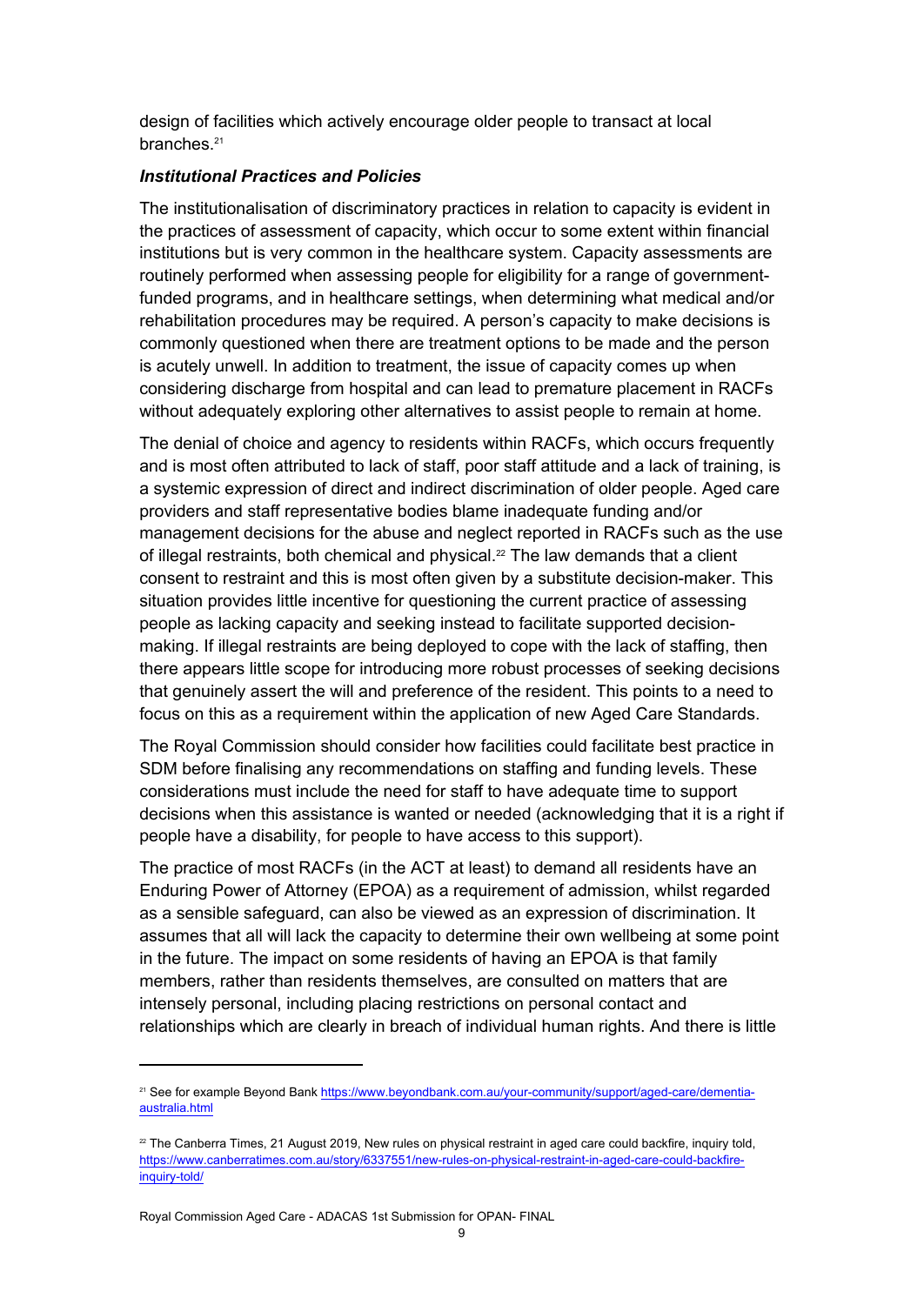incentive for RACFs to facilitate more involved supported decision-making processes.

#### **3.2. Guardianship**

The previous section introduced the practice of guardianship as a means to support people who have been deemed to lack capacity to make decisions that affect their lives. This section will briefly address where guardianship, applied as a formal, legal mechanism, can impact negatively upon older people.

Review of Guardianship legislation in Australia continues around the country but is different in each State and Territory, both in the way it can apply to individuals and in the state-run bodies which set and administer orders.<sup>23</sup> Of primary significance is the manner in which a guardian must act, determining that any decisions made on behalf of another, as far as possible, reflect the values, will and preference of the person, unless such wishes are likely to have significant adverse effect. It is the experience of ADACAS that this guidance is often neglected in favour of a "best interests" substitute decisions, where the guardian acts in a way aligned more closely with their own wishes.

It is important to state that ADACAS and OPAN accept that in some circumstances, guardianship does provide a real safeguard for people who are vulnerable and can be beneficial when applied properly. The advocacy we provide, however, has identified instances where it has been misapplied (often by private guardians, often family) resulting in a denial of an older person's human rights.

*Sach had a long standing guardianship order under which a family member was responsible for decisions about health and accommodation. After an occasion where Sach became unwell, a regimen of medication management was instituted by the service providers to which the guardian consented. This regimen became increasingly intrusive for Sach including checking cupboards and refrigerator for food quality and limiting access to other activities to be available for scheduled medication visits. Sach became increasingly frustrated and attempted to communicate a wish for change to the service providers without success. Eventually, Sach sought advocacy support to alter the situation. She demonstrated increasing independence in administering her own medication, attended a course to gain a better understanding of her condition and its impact on her health and had no further episodes of serious ill health related to that condition. A proposal was made to gradually reduce the supervisory visits and a discussion facilitated by advocates with service providers and guardian to institute a change in line with Sach's preference. Concerns were expressed in response to risk, as demonstrated on the initiating occasion. The service providers maintained that the existing procedure was the only way to deliver support. The guardian consented and the process remained in place. Sach felt no consideration had been made of her preference, the value she placed on independently setting her daily timetable or the efforts she had made to demonstrate* 

<sup>&</sup>lt;sup>23</sup> Australian Law Reform Commission (2014), 'Equality, Capacity and Disability in Commonwealth Laws (DP 81), 10. Review of State and Territory Legislation Guardianship and administration accessed from https://www.alrc.gov.au/publications/2-conceptual-landscape—-context-reform/supported-and-substituted-decisionmaking on 26/8/19.

Royal Commission Aged Care - ADACAS 1st Submission for OPAN- FINAL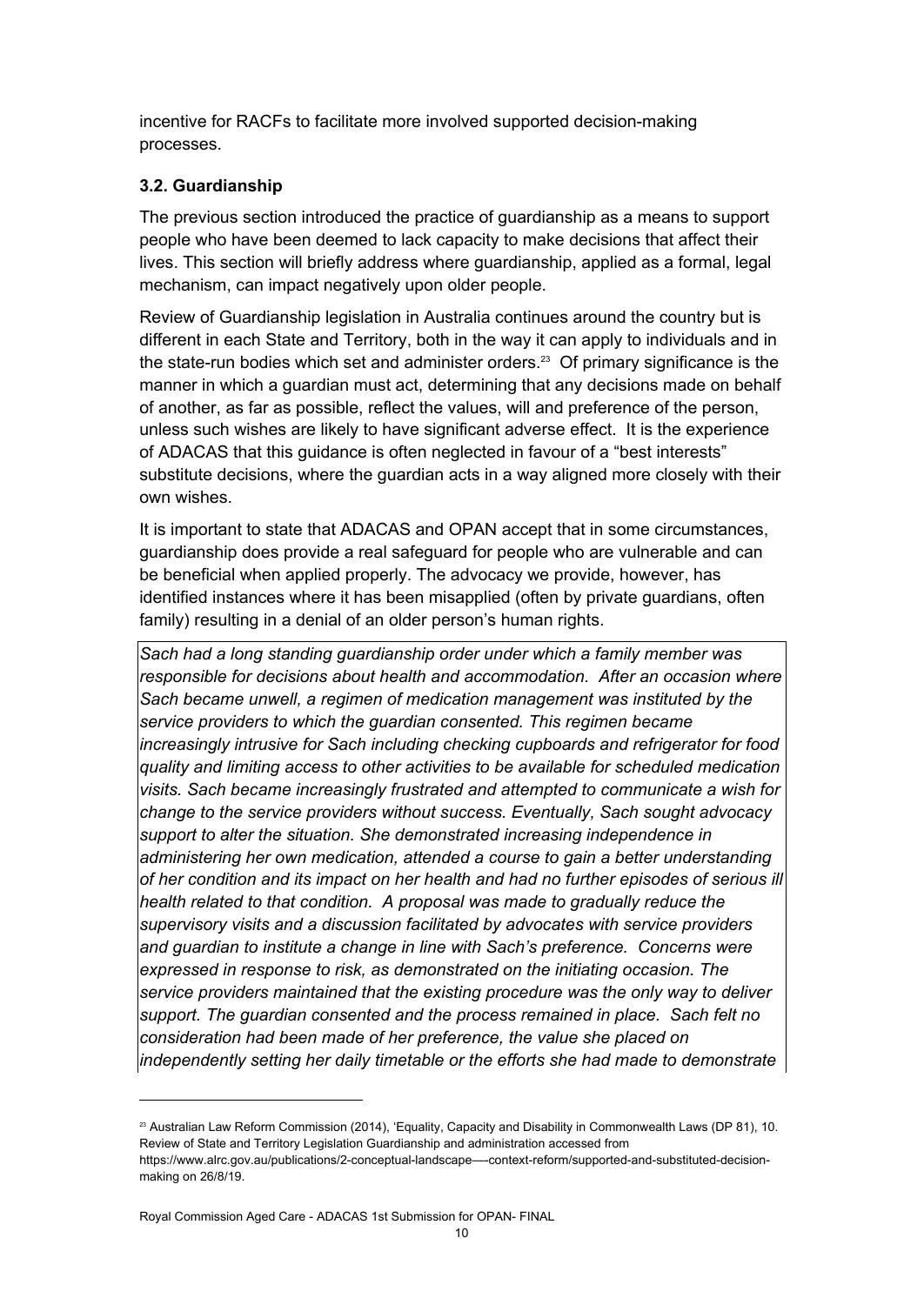*her willingness to maintain a regular and supervised procedure without the intrusive support she had been receiving. The guardian acted in what he believed was the best interests of Sach. Sach did not want to fracture the important and supportive relationship with family but remained very frustrated and distressed. The only recourse to change was to make an application for review of the order, a process*  which was daunting and anxiety provoking to Sach and, in her view, carried risk that *other supports would thereby be removed by family or providers. The discriminatory assumptions exercised in an ongoing way and based on a single historical event would be seen as unacceptable if applied to anyone who had not had their capacity questioned.*

Overall, guardianship and financial management by a substitute decision-maker must now, since the application of the CRPD, been seen very much as a last resort, and alternatives to these arrangements must be sought to a greater degree than has been the practice in the past.

#### **3.3. Supported Decision Making**

This submission is critical of the lack of respect for choices of older people which is endemic across our community and its institutions. This section will identify some practices which are actively challenging current practices, in particular the application of Supported Decision Making (SDM). SDM is:

"a central principle of the United Nations Convention on the Rights of Persons with Disabilities. People with disability should receive the support necessary to enable them to make and implement the decisions that affect them." <sup>24</sup>

ADACAS has researched and applied SDM as a tool to not only provide a viable alternative to formal substitute decision-making, but to improve the quality and quantity of decisions made by people with disability and older people. <sup>25</sup> In 2019, a literature review on the application of SDM as an intervention to abuse of older persons found that while there has been very little research conducted on SDM directly in this area, there are learnings from its application to other population groups that suggest it would be effective in all of the areas here identified as problematic for older people.26 Of the relevant studies identified, half addressed the financial abuse of older people, with the most effective strategies found to be building the individuals' capacity for managing money, the provision of information, and the availability of trusted people to assist. There was also evidence that the banking industry is amenable to directly addressing the issue of assumptions about the capacity of people with dementia through the development of online education tools for staff.<sup>27</sup>

<sup>24</sup> Victorian Office of the Public Advocate, available [online]: [https://www.publicadvocate.vic.gov.au/advocacy](https://www.publicadvocate.vic.gov.au/advocacy-research/supported-decision-making)[research/supported-decision-making](https://www.publicadvocate.vic.gov.au/advocacy-research/supported-decision-making)

<sup>&</sup>lt;sup>25</sup> See for example <http://www.adacas.org.au/supported-decision-making/supported-decision-making-training/>

<sup>26</sup> Strickland, K., Bail, K., Cope, S. and Turner, M. 2019 (forthcoming), *Final Report: Supported Decision-Making and Individual Advocacy as Tools to assist older persons experiencing elder abuse*, University of Canberra, conducted for ADACAS and OPAN.

Royal Commission Aged Care - ADACAS 1st Submission for OPAN- FINAL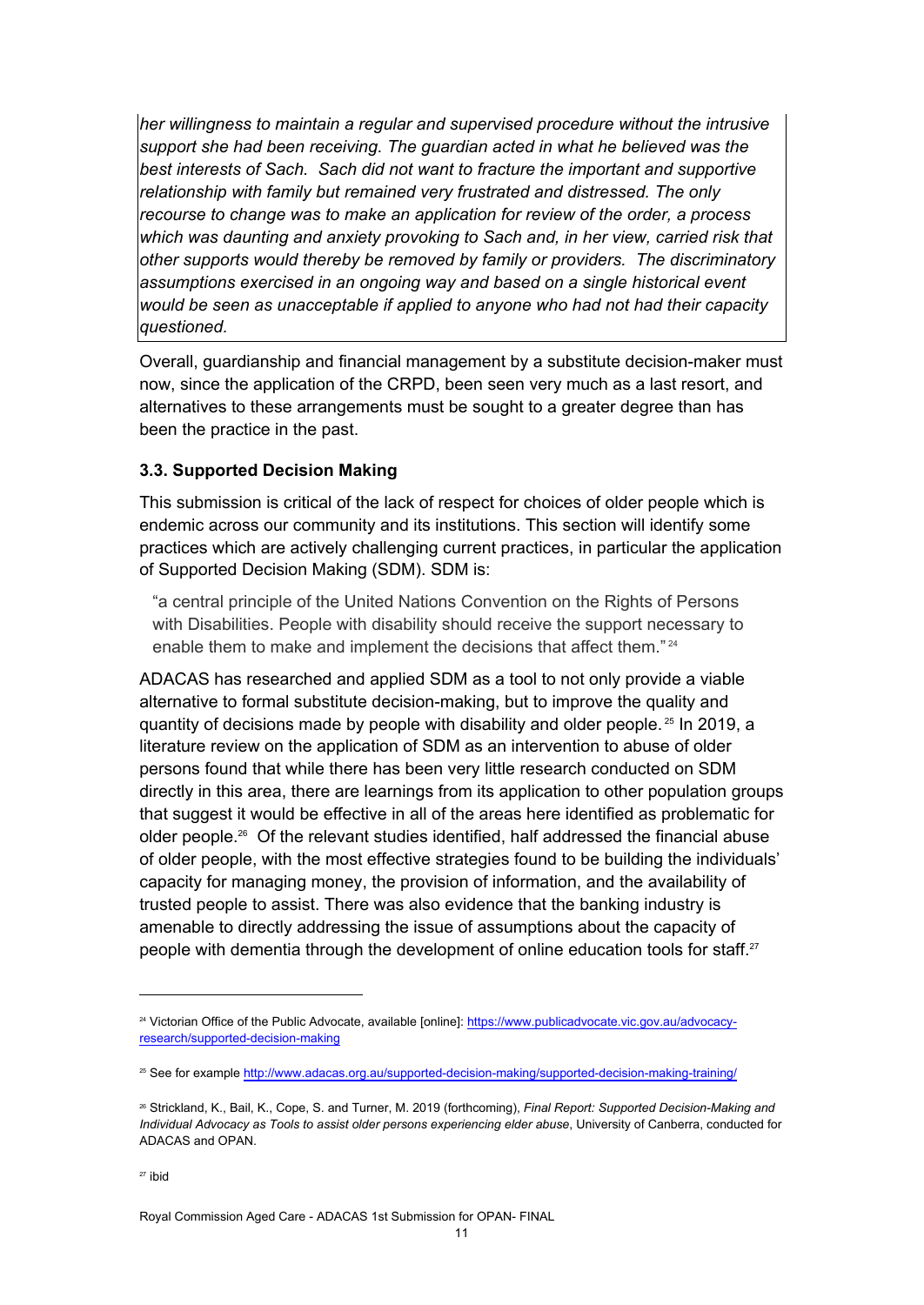The benefits of supported decision making summarised by Piers Gooding in 2015 "include: the promotion of personal autonomy, authority and control for people over their own lives; the use of a more realistic account of autonomy and decision making which take into account a person's social context and interdependence; providing a clear structure for addressing decision making by people who may require support to make decisions, or whose will and preference is unclear;"<sup>28</sup>

All these have potential benefits for older persons and for our community in influencing the manner and process of delivering support to uphold equally the rights of all people. The distinction between legal capacity (the capacity to exercise autonomous decision making in the instruction of a legal representative or on a legal matter) and decision-making ability, can have especial impact on older persons. Supported decision-making can mean the difference between offering the older person the respect we would all seek (respect for a lifetime of decisions, one's values, will and preferences) and a substitute decision being imposed, which includes the risk of those rights being denied. It is a commonly reported event that, regardless of the parameters of an order or the powers offered to an attorney, systems and services will seek and consult the substitute decision maker as a convenience to avoid communication support needs, because it takes less time, or because interests are aligned with theirs rather than those of an individual.

*Kuna experienced a recent onset of memory impairment and sought support to attend an appointment with legal advisors to prepare a will. Using a supported decision making model Kuna identified the decisions to be made and the supports needed to map, reflect and record the decisions required to prepare a will. He went through dispensations and details with the legal advisor in great detail referring to notes made and occasionally checking strategies for remembering with supports present. The legal advisor was confident all questions had been answered to enable preparation of the Will but finished with a need to seek a written medical opinion that Kuna had capacity with reference to his stated memory impairment. The support of advocacy allowed for clarification that memory impairment does not equate with decision making impairment and that the clear reasoning and declaration of decisions on this matter were made in line with the lived experience of Kuna's values, will and preferences and evidenced by past decisions. The alternative proposed was the appointment of a guardian, a source of great distress to Kuna who could not identify someone in his life to take this role and felt it was unacceptable that a stranger should make determinations he felt able to make himself.*

There is increasing evidence that supported decision making confers benefits upon older people, including those living in RACFs and people with dementia. Whilst supported decision making in the community is best provided by trusted family members and friends, the closed setting of the RACF demands alternative strategies, and the *Supported Decision-Making in Aged Care* guidelines<sup>29</sup> gives providers the

<sup>28</sup> Gooding, P. 2015, Navigating the 'Flashing Amber Lights' of the Right to Legal Capacity in the United Nations Convention on the Rights of Persons with Disabilities: Responding to Major Concerns, *Human Rights Law Review*, Vol. 15, Issue 1, pp 45-71, pp 3-4.

<sup>29</sup> Cognitive Decline Partnership Centre 2018, *Supported Decision-Making in Aged Care: A Policy Development Guidelines for Aged Care Providers in Australia*, [https://cdpc.sydney.edu.au/wp-content/uploads/2019/06/SDM-](https://cdpc.sydney.edu.au/wp-content/uploads/2019/06/SDM-Policy-Guidelines.pdf)[Policy-Guidelines.pdf](https://cdpc.sydney.edu.au/wp-content/uploads/2019/06/SDM-Policy-Guidelines.pdf)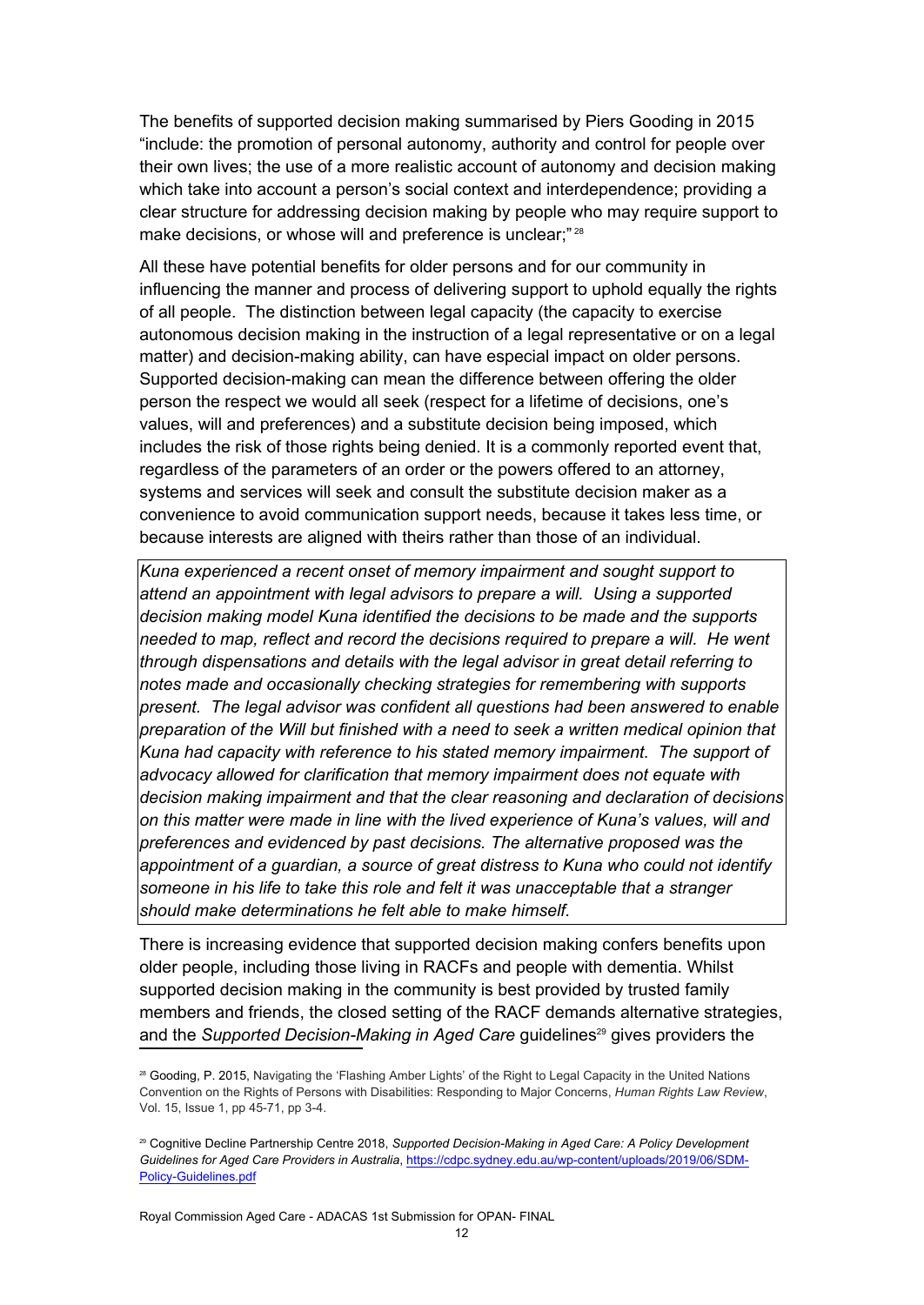tools to achieve this, in the context of meeting the Aged Care Standards.

## **4. A way forward**

The CRPD affirms the inalienable rights for persons with disability, a group that routinely had been denied those rights, some, for many centuries. This Convention underpinned legal and regulatory mechanisms in Australia and around the world that are positively addressing the denial of rights. A commitment to a similar convention for older people, based on the recognition that many older people are rendered vulnerable by lesser access to the rights expected by the rest of the community, would be a significant starting point for addressing the ageism that underpins the issues of capacity and denial of dignity of decision-making that this submission addresses. Such a convention would need to address the issue of equality before the law, and require its signatories to commit to policies, strategies and legal changes that addresses the endemic denial of rights to older people based on their capacity.

The need to monitor Enduring Powers of Attorney (EPOA) and to develop a consistent approach to this across Australia is already acknowledged.30 This needs to be addressed urgently, together with a commitment to develop educative resources that can ensure all people who make substitute decisions on behalf of older persons do so in accordance with the principle of respecting the older person's will and preferences.

Wherever possible supported decision making (SDM) should be adopted to enable any older person, in any aged care setting, to access this support in order to actively make choices. This support would truly activate the principle of *consumer-directed care31* in the quality of supports delivered, as well as in the decision about which agency will provide those services. The tools available for this purpose already reference and track the Aged Care Standards, and in determining how the quality of support can be improved, the Royal Commission might also consider SDM as a requirement that drives staffing and the way that care, and support is delivered.

<sup>31</sup> See: [https://agedcare.health.gov.au/sites/g/files/net1426/f/documents/04\\_2015/what\\_is\\_consumer\\_directed\\_care\\_0\\_0.pdf](https://agedcare.health.gov.au/sites/g/files/net1426/f/documents/04_2015/what_is_consumer_directed_care_0_0.pdf)

<sup>30 30</sup> Council of Attorneys-General 2019, *National Plan to Respond to the Abuse of Older Australians [Elder Abuse] 2019-2023*, available [online]: [www.ag.gov.au/ElderAbuseNationalPlan,](http://www.ag.gov.au/ElderAbuseNationalPlan) p.10

Royal Commission Aged Care - ADACAS 1st Submission for OPAN- FINAL